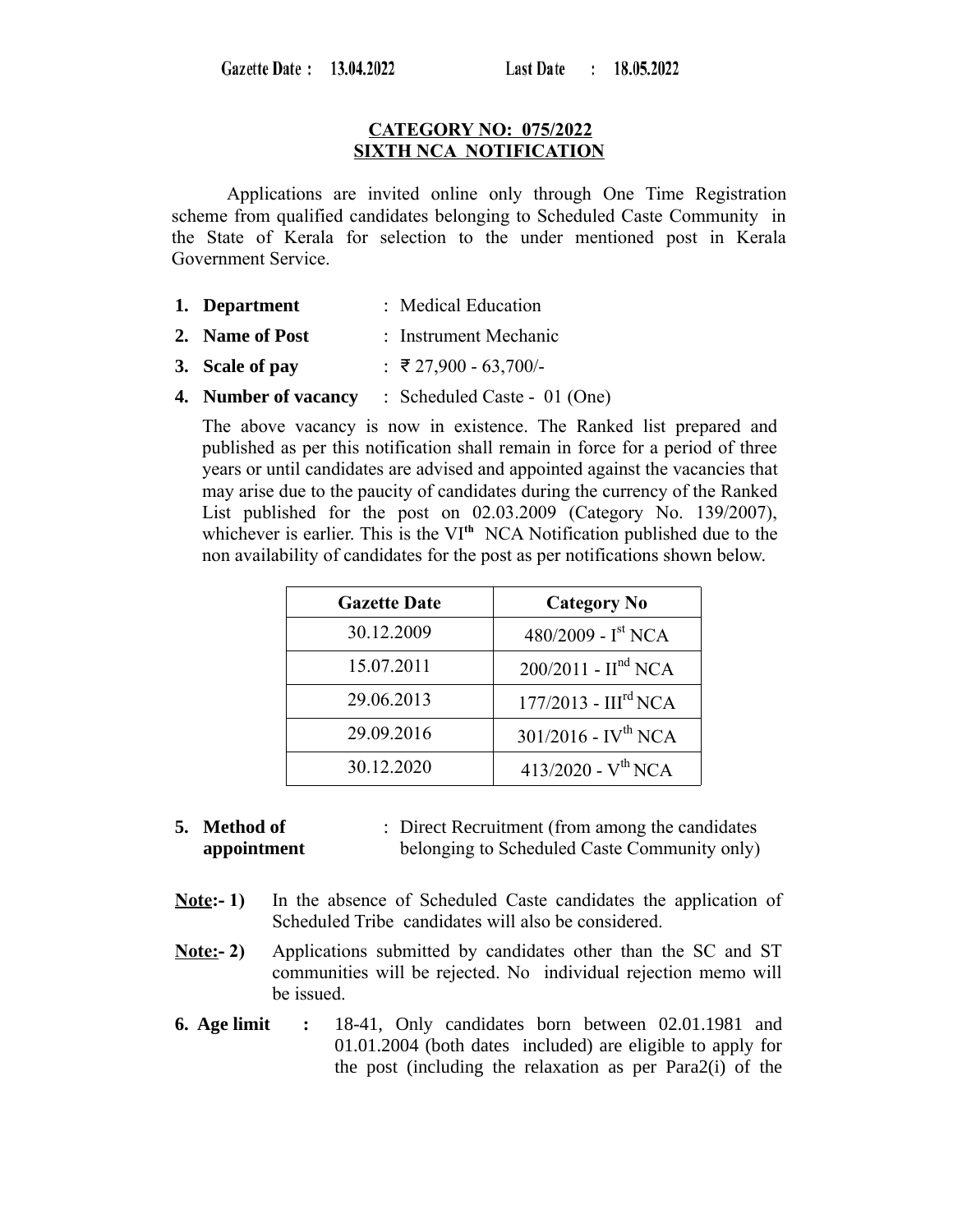General Conditions). For other conditions regarding the age relaxation please see Para 2 of the General Conditions except Para 2(i).

**7. Qualifications : a) General** : S.S.L.C or equivalent. **b) Special** : Diploma in Mechanical Engineering with minimum one year experience in manufacturing and servicing of Scientific equipments. OR Industrial Training Institute Certificate in Instrument Mechanic trade with atleast three years experience in the manufacture and servicing of preferably Optical Instruments, Electro Medical Equipments etc.

**Note**:- 1. Rule 10 a (ii) of part II of KS&SSR is applicable.

- 2. Candidates who claim equivalent qualification instead of qualification mentioned in the notification shall produce the relevant Government Order to prove the equivalency at the time of verification, then only such qualification shall be treated as equivalent to the prescribed qualification concerned.
- 3. In the case of difference in original caste/ community claimed in the application and that entered in SSLC book, the candidate shall produce a Gazette notification in this regard, along with Community Certificate at the time of certificate verification.

#### **8. Experience Certificate:**

The Certificate to be produced in proof of experience shall be in the form given below and should contain name with Registration Number, Date of Registration of the firm. The employer should specify the name of post or nature or assignment held or holding by the employee to whom the Experience Certificate is issued.

#### **CERTIFICATE OF EXPERIENCE**

Name of the Institution : Register Number :

Date of Registration :

| Issued to (here enter name and address of the |  |  |  |  |  |  |
|-----------------------------------------------|--|--|--|--|--|--|
|                                               |  |  |  |  |  |  |
|                                               |  |  |  |  |  |  |
|                                               |  |  |  |  |  |  |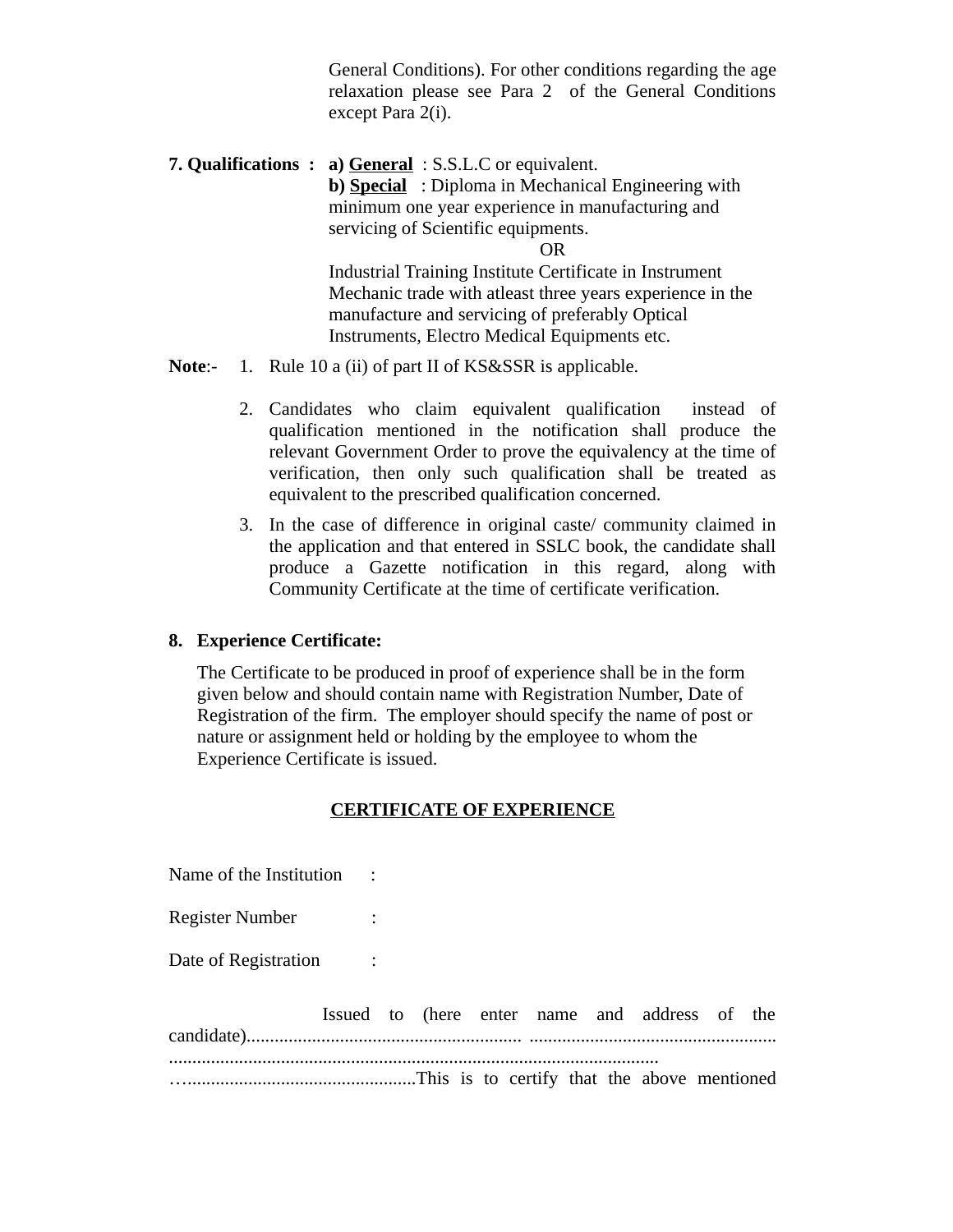person has worked /has been working in this institution as …........................................(here enter the name of the post held and/or the nature of assignment viz. casual labour paid/unpaid apprentice/regular worker or any other capacity) on ₹ …....................................................per day/per mensem for a period of …........................................ …......years........Months.......days from...................(date) to ….........date.

 He/She.....................................................................has..........years.............mont hs............days experience in this institution in manufacturing and servicing of scientific equipments/manufacture and servicing of preferably optical instruments, Electro Medical equipments etc.

Place : Signature Date : Name and Designation of the Issuing Authority

(Office Seal)

#### **CERTIFICATE**

**Certified** that that the control of the control of the control of the control of the control of the control of the control of the control of the control of the control of the control of the control of the control of the c

Sri/Smt ............................................................... .................................... mentioned in the above Experience Certificate has actually worked/is working as............................................. ….......................................................................... (specify the name of employment) in the above institution during the period mentioned therein as per the entry in the Register …........................................... (Name of Register to be specified) maintained by the employer as per the provision of the...........................Act (Name of Act/Rules to be specified) Also certified that I am the authorized officer responsible for inspecting the Registers kept by the employer as per the provisions of the.. .................................................. Act/Rules of the State/Central Government.

Place : Signature with date, Name of Date : Countersigning Officer with Designation and name of Officer who is the notified enforcement officer as per the Act and Rules (Office Seal)

**Note:** 1. In the case of Experience Certificate from private institutions, the same shall be attested by an officer who is authorized to inspect the firm as provided in the relevant Act or Rules enacted by the Government of Kerala/Government of India. The declaration in the Experience Certificate from Government/Public Sector Institution may be attested by the Head of the Institution.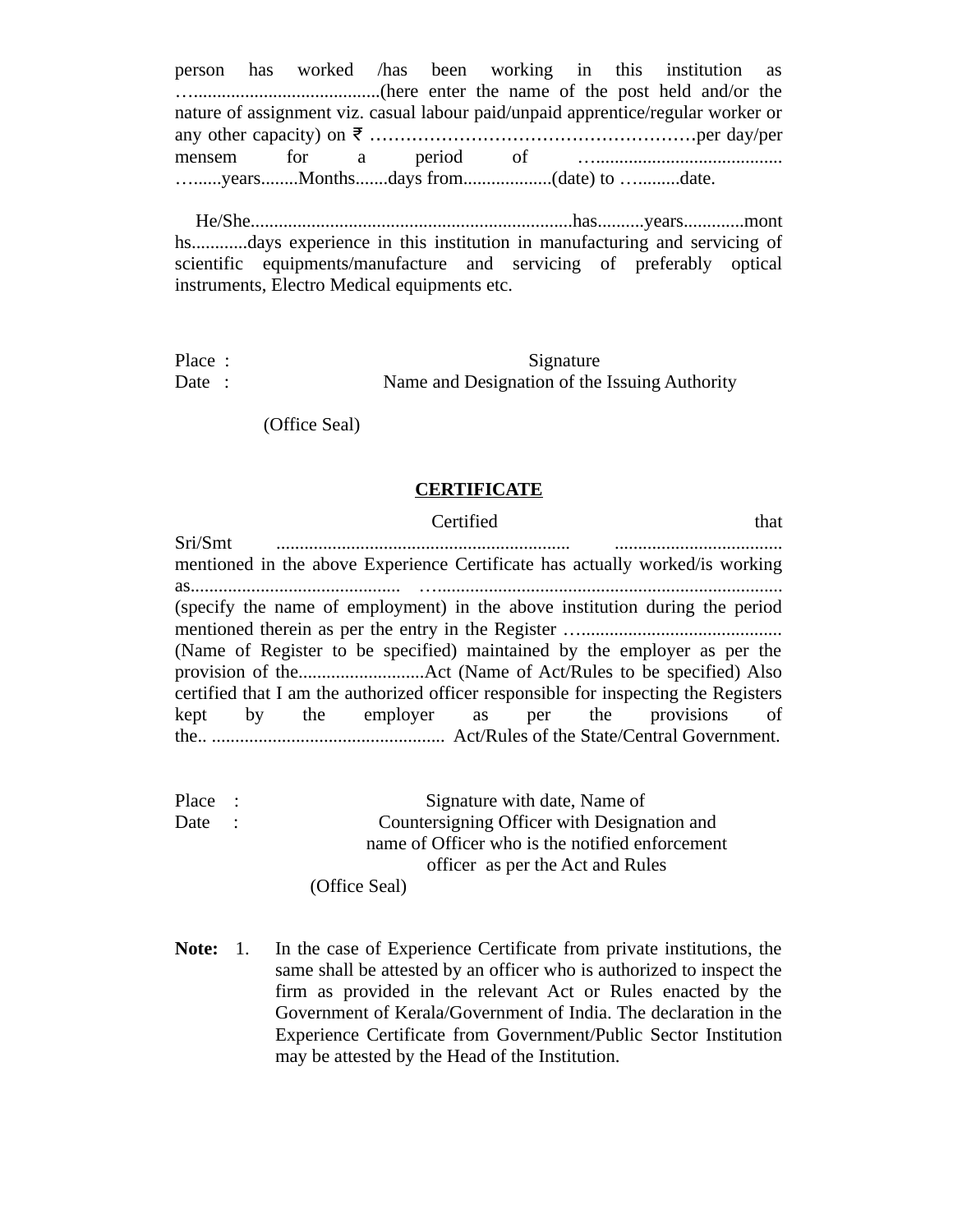- 2. Experience certificate should be got attested by the concerned Controlling Authority/ Administrative Authority of Government. The genuineness of the Certificate will be subjected to verification and if found bogus, legal action will be taken against the authorities who issue and the candidates who produce bogus certificate.
- 3. Candidates who claim experience qualification should obtain experience certificate in the format given in Annexure itself and enter details regarding experience (certificate number, date, name of post, period, issuing authority, name of institution etc) and upload scanned image of the same or declaration (In the case of candidates who possess the required experience but have not obtained the experience certificate due to prevailing pandemic situation restrictions) in the following format in the profile to make submission of application possible. Candidates should produce the experience certificate as and when called for by the Commission.

### **DECLARATION FOR THOSE WHO COULD NOT OBTAIN EXPERIENCE CERTIFICATE**

I Sri/Smt (here enter name and address) …..................................... .................................................................................. ...........................................certify that I have worked/have been working/is working in (here enter name of institution / company / corporation / Govt. Department/ Co-operative institution etc.) as …................(here enter the name of post holding or held ie. Regular worker/ Temporary worker/paid/Apprentice/Trainee/Casual Labourer etc.) on Rs.............................per day/ per mensem for a period of ….......years..................months................days from....... to …....................... and I have ….......years ..................months................days experience in this institution in manufacturing and servicing of scientific equipments/ manufacture and servicing of preferably optical instruments, Electro Medical equipments etc. I will produce the prescribed experience certificate as and when called for by the Commission.

Place : Date : Signature of Candidate

## **9. Method of submitting applications :-**

(a) Candidates must register as per 'ONE TIME REGISTRATION' with the Official Website of Kerala Public Service Commission [www.keralapsc.gov.in](http://www.kerealapsc.gov.in/) before applying for the post. Candidates who have registered can apply by logging in to their profile using their User-ID and password. Candidates must click on the 'Apply Now' button of the respective posts in the Notification Link to apply for the post. The photograph uploaded should be one taken after 31.12.2012. Name of the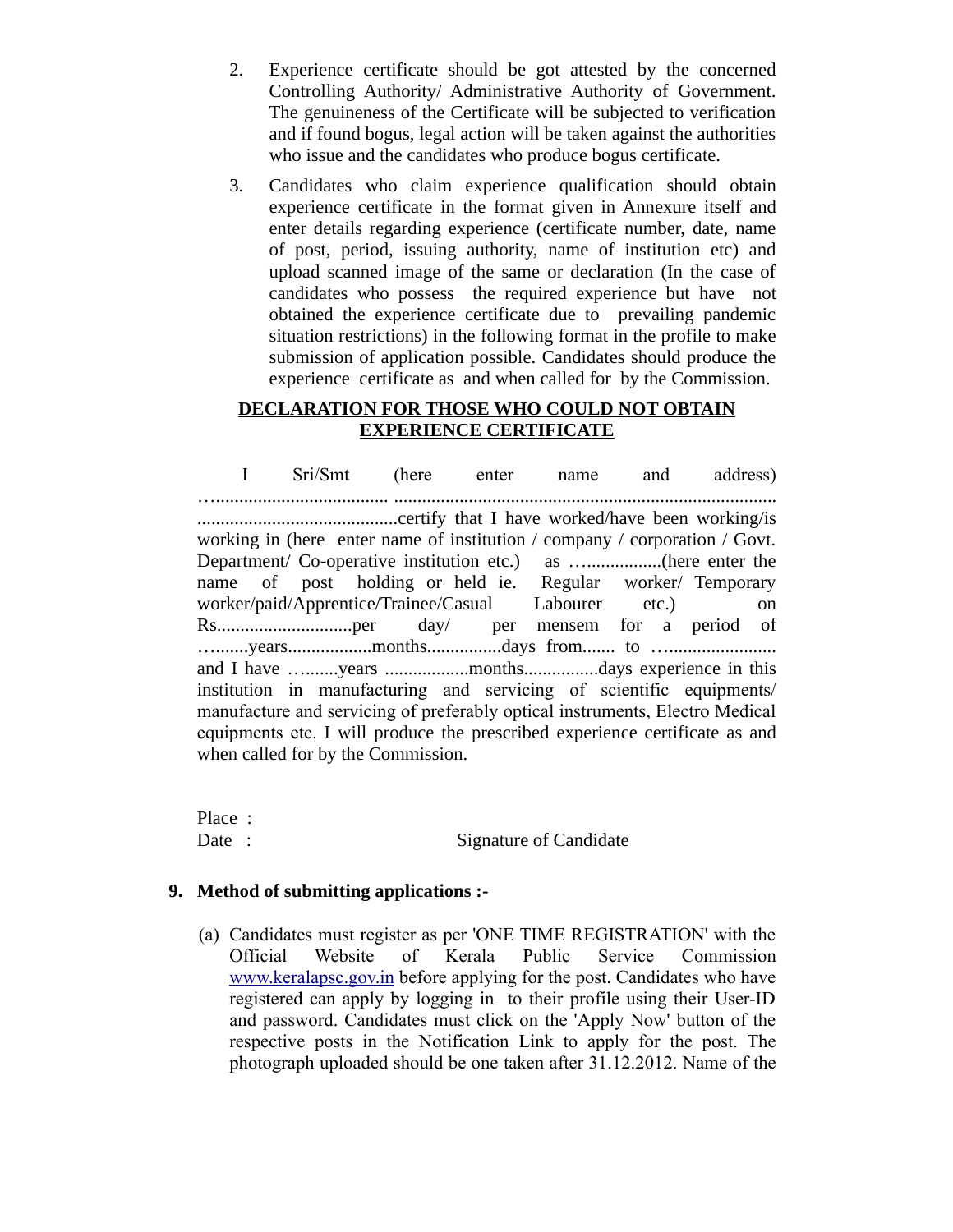candidate and the date of photograph taken should be printed legibly at the bottom portion. The photograph once uploaded meeting all requirements shall be valid for 10 years from the date of uploading. **Candidates who register first time should upload photo taken within 6 months from the date of their registration.** There is no change in other instructions regarding the uploading of photographs. No application fee is required. Candidates are responsible for the correctness of the personal information and secrecy of password. Before the final submission of the application on the profile candidates must ensure correctness of the information in their profile. They must quote the User-ID for further communication with the Commission. Application once submitted is received as provisional and the details cannot be deleted or altered after submission. Candidates are advised to keep a printout or soft copy of the online application for future reference. Candidates can take the print out of the application by clicking on the link `My Applications' in their profile. All correspondence with the Commission, regarding the application should be accompanied with the print out of the application. The application will be summarily rejected if noncompliance with the notification is found in due course of processing. Original documents to prove qualification, experience, age, community etc. have to be produced as and when called for.

- (b) If Written/OMR/Online Test is conducted as part of this selection candidates shall submit a confirmation for writing the examination through their One Time Registration Profile. Such candidates alone can generate and download the Admission Tickets in the last 15 days till the date of Test. The applications of candidates who do not submit confirmation within the stipulated period, will be rejected absolutely. The periods regarding the submission of confirmation and the availability of Admission Tickets will be published in the Examination Calendar itself. Information in this regard will be given to the candidates in their respective profiles and in the mobile phone number registered in it.
- (c) Appropriate disciplinary action as per KPSC Rules of Procedure Rule 22 shall be initiated against those candidates who submit applications with bogus claims of qualification regarding education, experience etc. and submit confirmation for writing the examination, irrespective of whether they are present or absent for the examination.
- (d) "Candidates who have AADHAR Card should add AADHAR as ID Proof in their profile."